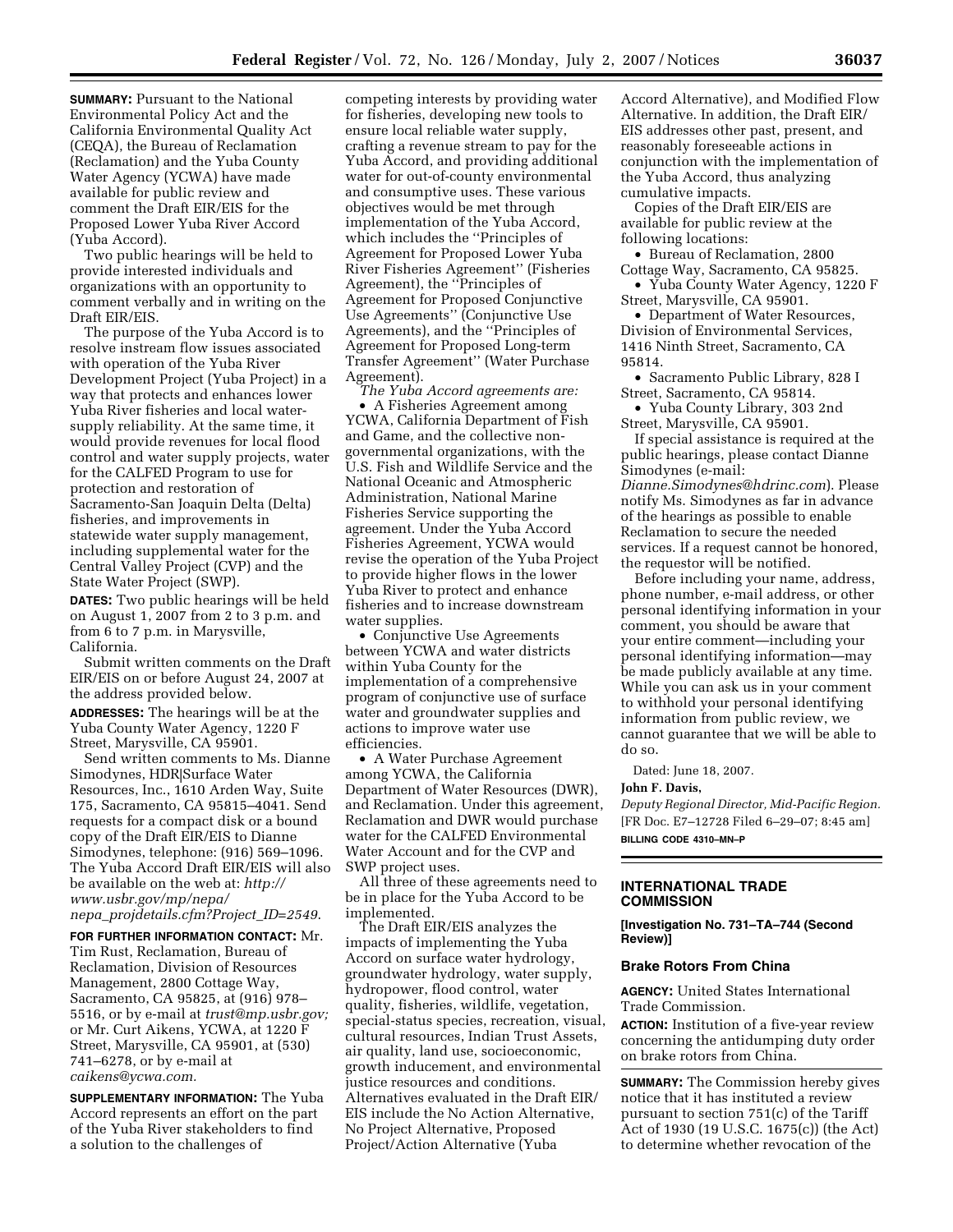antidumping duty order on brake rotors from China would be likely to lead to continuation or recurrence of material injury. Pursuant to section 751(c)(2) of the Act, interested parties are requested to respond to this notice by submitting the information specified below to the Commission; 1 to be assured of consideration, the deadline for responses is August 21, 2007. Comments on the adequacy of responses may be filed with the Commission by September 14, 2007. For further information concerning the conduct of this review and rules of general application, consult the Commission's Rules of Practice and Procedure, part 201, subparts A through E (19 CFR part 201), and part 207, subparts A, D, E, and F (19 CFR part 207).

**DATES:** *Effective Date:* July 2, 2007.

**FOR FURTHER INFORMATION CONTACT:**  Mary Messer (202–205–3193), Office of Investigations, U.S. International Trade Commission, 500 E Street, SW., Washington, DC 20436. Hearingimpaired persons can obtain information on this matter by contacting the Commission's TDD terminal on 202– 205–1810. Persons with mobility impairments who will need special assistance in gaining access to the Commission should contact the Office of the Secretary at 202–205–2000. General information concerning the Commission may also be obtained by accessing its Internet server (*http:// www.usitc.gov*). The public record for this review may be viewed on the Commission's electronic docket (EDIS) at *http://edis.usitc.gov.* 

## **SUPPLEMENTARY INFORMATION:**

*Background.*—On April 17, 1997, the Department of Commerce issued an antidumping duty order on imports of brake rotors from China (62 FR 18740). Following five-year reviews by Commerce and the Commission, effective August 14, 2002, Commerce issued a continuation of the antidumping duty order on imports of brake rotors from China (67 FR 52933). The Commission is now conducting a second review to determine whether revocation of the order would be likely to lead to continuation or recurrence of material injury to the domestic industry within a reasonably foreseeable time. It

will assess the adequacy of interested party responses to this notice of institution to determine whether to conduct a full review or an expedited review. The Commission's determination in any expedited review will be based on the facts available, which may include information provided in response to this notice.

*Definitions.*—The following definitions apply to this review:

(1) Subject Merchandise is the class or kind of merchandise that is within the scope of the five-year review, as defined by the Department of Commerce.

(2) The Subject Country in this review is China.

(3) The Domestic Like Product is the domestically produced product or products which are like, or in the absence of like, most similar in characteristics and uses with, the Subject Merchandise. In its original determination and its expedited fiveyear review determination, the Commission defined the Domestic Like Product as all aftermarket brake rotors, coextensive with Commerce's scope.

(4) The Domestic Industry is the U.S. producers as a whole of the Domestic Like Product, or those producers whose collective output of the Domestic Like Product constitutes a major proportion of the total domestic production of the product. In its original determination and its expedited five-year review determination, the Commission defined the Domestic Industry as all producers of aftermarket brake rotors. In its original determination, the Commission also determined that appropriate circumstances existed to exclude AlliedSignal from the domestic aftermarket rotor industry as a related party; however, in its expedited fiveyear review determination, the Commission did not find that appropriate circumstances existed to exclude any producer from the domestic industry.

(5) An Importer is any person or firm engaged, either directly or through a parent company or subsidiary, in importing the Subject Merchandise into the United States from a foreign manufacturer or through its selling agent.

*Participation in the review and public service list.*—Persons, including industrial users of the Subject Merchandise and, if the merchandise is sold at the retail level, representative consumer organizations, wishing to participate in the review as parties must file an entry of appearance with the Secretary to the Commission, as provided in section 201.11(b)(4) of the Commission's rules, no later than 21 days after publication of this notice in

the **Federal Register**. The Secretary will maintain a public service list containing the names and addresses of all persons, or their representatives, who are parties to the review.

Former Commission employees who are seeking to appear in Commission five-year reviews are reminded that they are required, pursuant to 19 CFR 201.15, to seek Commission approval if the matter in which they are seeking to appear was pending in any manner or form during their Commission employment. The Commission is seeking guidance as to whether a second transition five-year review is the ''same particular matter'' as the underlying original investigation for purposes of 19 CFR 201.15 and 18 U.S.C. 207, the post employment statute for Federal employees. Former employees may seek informal advice from Commission ethics officials with respect to this and the related issue of whether the employee's participation was ''personal and substantial.'' However, any informal consultation will not relieve former employees of the obligation to seek approval to appear from the Commission under its rule 201.15. For ethics advice, contact Carol McCue Verratti, Deputy Agency Ethics Official, at 202–205–3088.

*Limited disclosure of business proprietary information (BPI) under an administrative protective order (APO) and APO service list.*—Pursuant to section 207.7(a) of the Commission's rules, the Secretary will make BPI submitted in this review available to authorized applicants under the APO issued in the review, provided that the application is made no later than 21 days after publication of this notice in the **Federal Register**. Authorized applicants must represent interested parties, as defined in 19 U.S.C. 1677(9), who are parties to the review. A separate service list will be maintained by the Secretary for those parties authorized to receive BPI under the APO.

*Certification.*—Pursuant to section 207.3 of the Commission's rules, any person submitting information to the Commission in connection with this review must certify that the information is accurate and complete to the best of the submitter's knowledge. In making the certification, the submitter will be deemed to consent, unless otherwise specified, for the Commission, its employees, and contract personnel to use the information provided in any other reviews or investigations of the same or comparable products which the Commission conducts under Title VII of the Act, or in internal audits and investigations relating to the programs

<sup>1</sup>No response to this request for information is required if a currently valid Office of Management and Budget (OMB) number is not displayed; the OMB number is 3117–0016/USITC No. 07–5–172, expiration date June 30, 2008. Public reporting burden for the request is estimated to average 10 hours per response. Please send comments regarding the accuracy of this burden estimate to the Office of Investigations, U.S. International Trade Commission, 500 E Street, SW., Washington, DC 20436.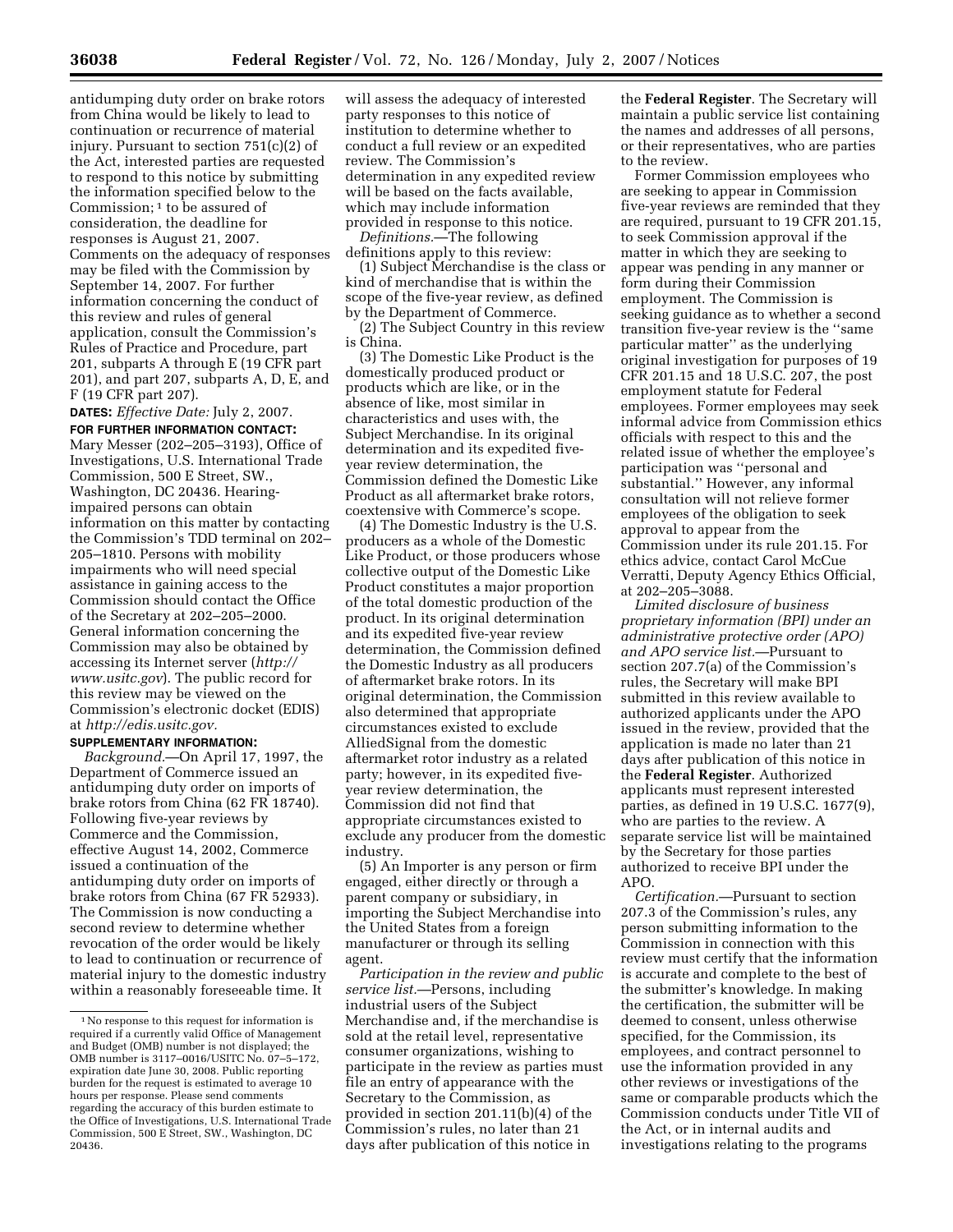and operations of the Commission pursuant to 5 U.S.C. Appendix 3.

*Written submissions.*—Pursuant to section 207.61 of the Commission's rules, each interested party response to this notice must provide the information specified below. The deadline for filing such responses is August 21, 2007. Pursuant to section 207.62(b) of the Commission's rules, eligible parties (as specified in Commission rule 207.62(b)(1)) may also file comments concerning the adequacy of responses to the notice of institution and whether the Commission should conduct an expedited or full review. The deadline for filing such comments is September 14, 2007. All written submissions must conform with the provisions of sections 201.8 and 207.3 of the Commission's rules and any submissions that contain BPI must also conform with the requirements of sections 201.6 and 207.7 of the Commission's rules. The Commission's rules do not authorize filing of submissions with the Secretary by facsimile or electronic means, except to the extent permitted by section 201.8 of the Commission's rules, as amended, 67 FR 68036 (November 8, 2002). Also, in accordance with sections 201.16(c) and 207.3 of the Commission's rules, each document filed by a party to the review must be served on all other parties to the review (as identified by either the public or APO service list as appropriate), and a certificate of service must accompany the document (if you are not a party to the review you do not need to serve your response).

*Inability to provide requested information.*—Pursuant to section 207.61(c) of the Commission's rules, any interested party that cannot furnish the information requested by this notice in the requested form and manner shall notify the Commission at the earliest possible time, provide a full explanation of why it cannot provide the requested information, and indicate alternative forms in which it can provide equivalent information. If an interested party does not provide this notification (or the Commission finds the explanation provided in the notification inadequate) and fails to provide a complete response to this notice, the Commission may take an adverse inference against the party pursuant to section 776(b) of the Act in making its determination in the review.

*Information To Be Provided in Response to This Notice of Institution:*  As used below, the term ''firm'' includes any related firms.

(1) The name and address of your firm or entity (including World Wide Web address if available) and name,

telephone number, fax number, and email address of the certifying official.

(2) A statement indicating whether your firm/entity is a U.S. producer of the Domestic Like Product, a U.S. union or worker group, a U.S. importer of the Subject Merchandise, a foreign producer or exporter of the Subject Merchandise, a U.S. or foreign trade or business association, or another interested party (including an explanation). If you are a union/worker group or trade/business association, identify the firms in which your workers are employed or which are members of your association.

(3) A statement indicating whether your firm/entity is willing to participate in this review by providing information requested by the Commission.

(4) A statement of the likely effects of the revocation of the antidumping duty order on the Domestic Industry in general and/or your firm/entity specifically. In your response, please discuss the various factors specified in section 752(a) of the Act (19 U.S.C. 1675a(a)) including the likely volume of subject imports, likely price effects of subject imports, and likely impact of imports of Subject Merchandise on the Domestic Industry.

(5) A list of all known and currently operating U.S. producers of the Domestic Like Product. Identify any known related parties and the nature of the relationship as defined in section 771(4)(B) of the Act (19 U.S.C. 1677(4)(B)).

(6) A list of all known and currently operating U.S. importers of the Subject Merchandise and producers of the Subject Merchandise in the Subject Country that currently export or have exported Subject Merchandise to the United States or other countries after 2001.

(7) If you are a U.S. producer of the Domestic Like Product, provide the following information on your firm's operations on that product during calendar year 2006 (report quantity data in units and value data in U.S. dollars, f.o.b. plant). If you are a union/worker group or trade/business association, provide the information, on an aggregate basis, for the firms in which your workers are employed/which are members of your association.

(a) Production (quantity) and, if known, an estimate of the percentage of total U.S. production of the Domestic Like Product accounted for by your firm's(s') production;

(b) Capacity (quantity) of your firm to produce the Domestic Like Product;

(c) the quantity and value of U.S. commercial shipments of the Domestic Like Product produced in your U.S. plant(s); and

(d) the quantity and value of U.S. internal consumption/company transfers of the Domestic Like Product produced in your U.S. plant(s).

(8) If you are a U.S. importer or a trade/business association of U.S. importers of the Subject Merchandise from the Subject Country, provide the following information on your firm's(s') operations on that product during calendar year 2006 (report quantity data in units and value data in U.S. dollars). If you are a trade/business association, provide the information, on an aggregate basis, for the firms which are members of your association.

(a) The quantity and value (landed, duty-paid but not including antidumping duties) of U.S. imports and, if known, an estimate of the percentage of total U.S. imports of Subject Merchandise from the Subject Country accounted for by your firm's(s') imports;

(b) the quantity and value (f.o.b. U.S. port, including antidumping duties) of U.S. commercial shipments of Subject Merchandise imported from the Subject Country; and

(c) the quantity and value (f.o.b. U.S. port, including antidumping duties) of U.S. internal consumption/company transfers of Subject Merchandise imported from the Subject Country.

(9) If you are a producer, an exporter, or a trade/business association of producers or exporters of the Subject Merchandise in the Subject Country, provide the following information on your firm's(s') operations on that product during calendar year 2006 (report quantity data in units and value data in U.S. dollars, landed and dutypaid at the U.S. port but not including antidumping duties). If you are a trade/ business association, provide the information, on an aggregate basis, for the firms which are members of your association.

(a) Production (quantity) and, if known, an estimate of the percentage of total production of Subject Merchandise in the Subject Country accounted for by your firm's(s') production;

(b) Capacity (quantity) of your firm to produce the Subject Merchandise in the Subject Country; and

(c) the quantity and value of your firm's(s') exports to the United States of Subject Merchandise and, if known, an estimate of the percentage of total exports to the United States of Subject Merchandise from the Subject Country accounted for by your firm's(s') exports.

(10) Identify significant changes, if any, in the supply and demand conditions or business cycle for the Domestic Like Product that have occurred in the United States or in the